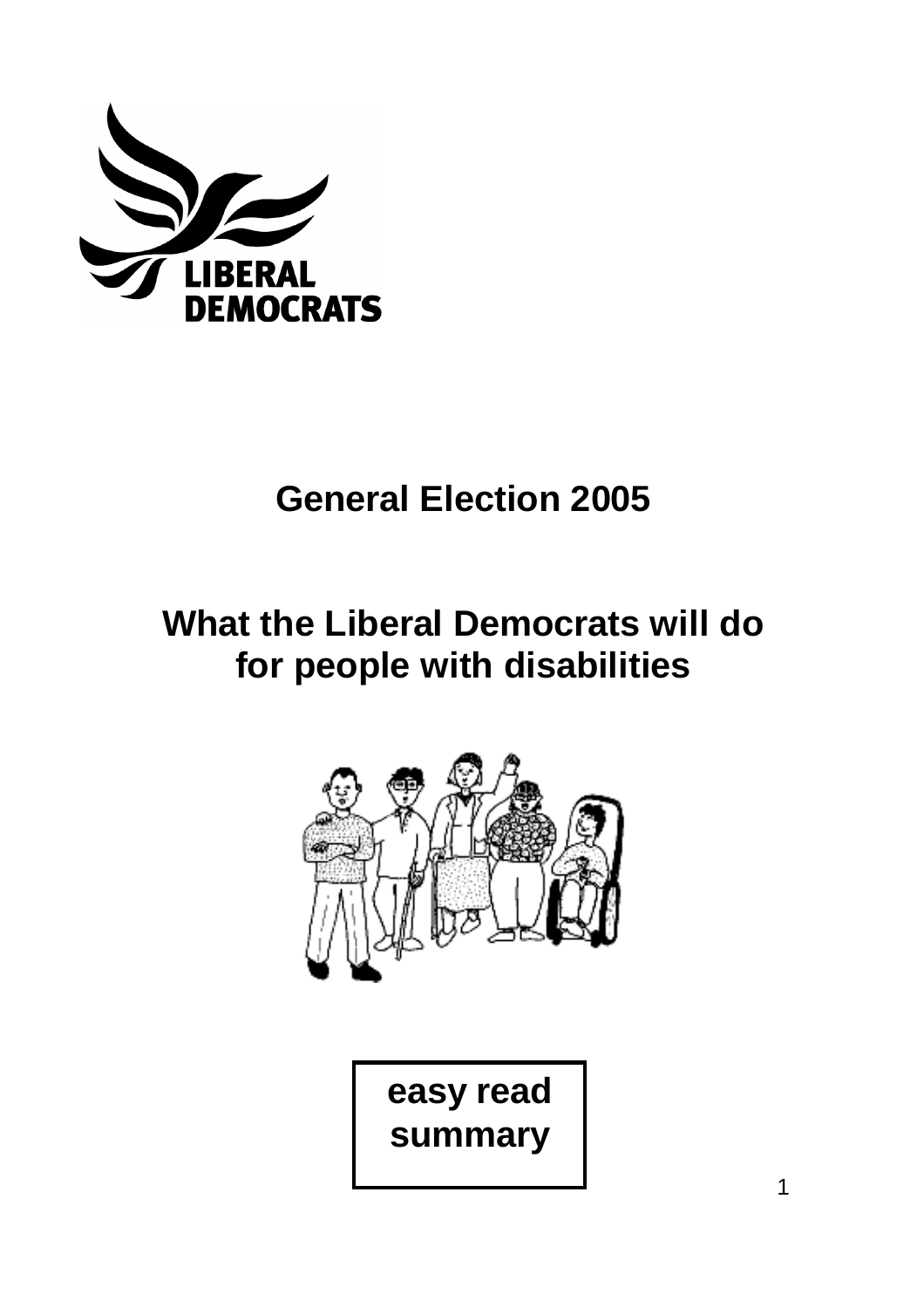

## **About the Liberal Democrats**

The Liberal Democrats are a political party that believes in treating everyone fairly and equally.



This paper is our "manifesto". It tells you what the Liberal Democrats believe in. It tells you what the Liberal Democrats would do if they won the election.

If you would like to find out more about the Liberal Democrats you can:



write to:

- Charles Kennedy
- Liberal Democrats
- 4 Cowley Street

London

SW1P 3NB

telephone 020 722 7999



go to our website: www.libdems.org.uk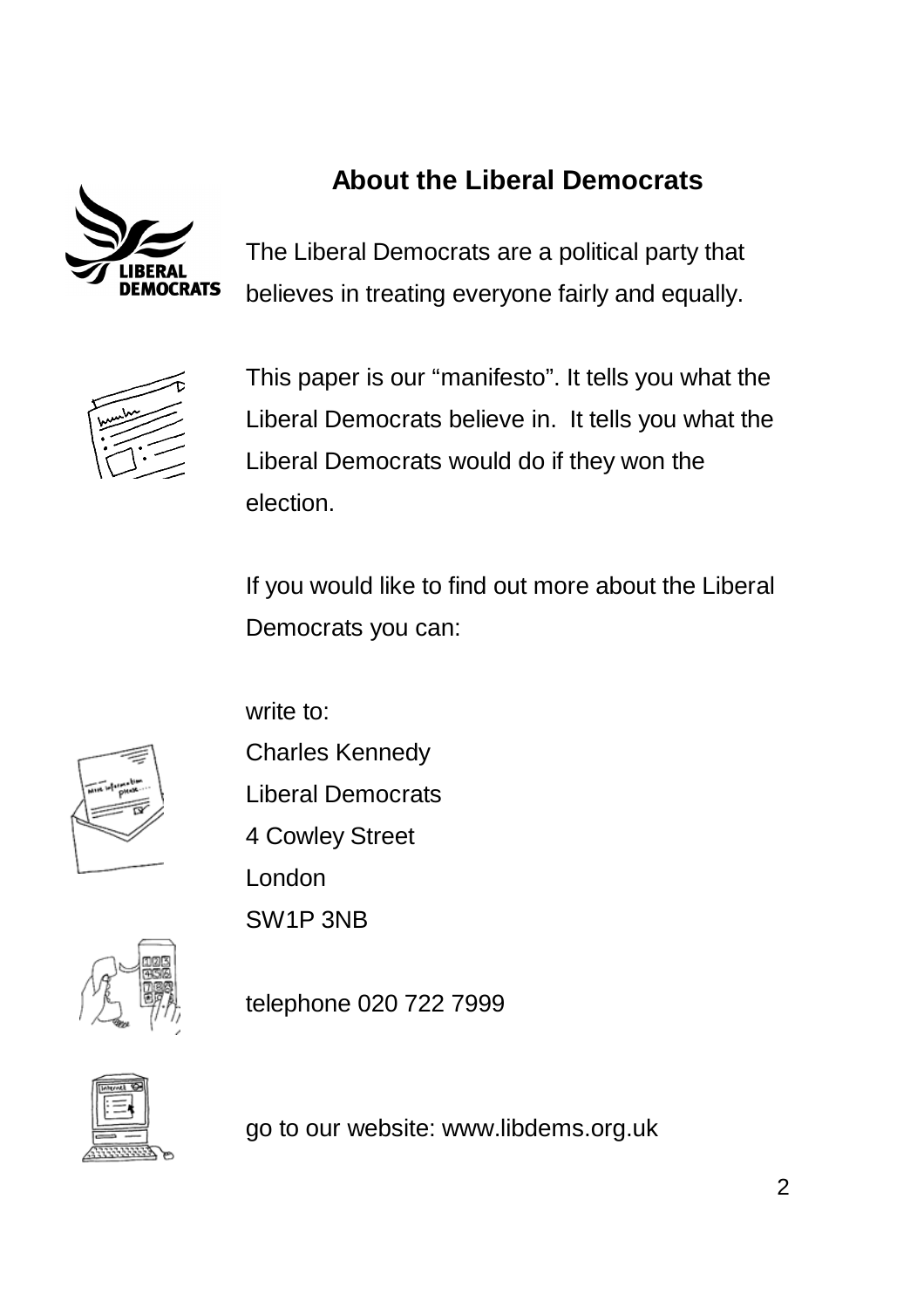### **Our top 4 policies for disabled people**



These are the 4 main things the Liberal Democrats would do to make things better for disabled people.

#### **1. One law to fight discrimination**

Discrimination is when you are treated unfairly. This could be because of your sex or your race or because you have a disability.



There are laws against discrimination. For example, there are some laws about treating people of different races fairly and other laws about treating disabled people fairly.



**But we think there should be just one law for all types of discrimination**. This would make it clear that it is just as wrong to treat disabled people unfairly as it is to treat people of a different race unfairly.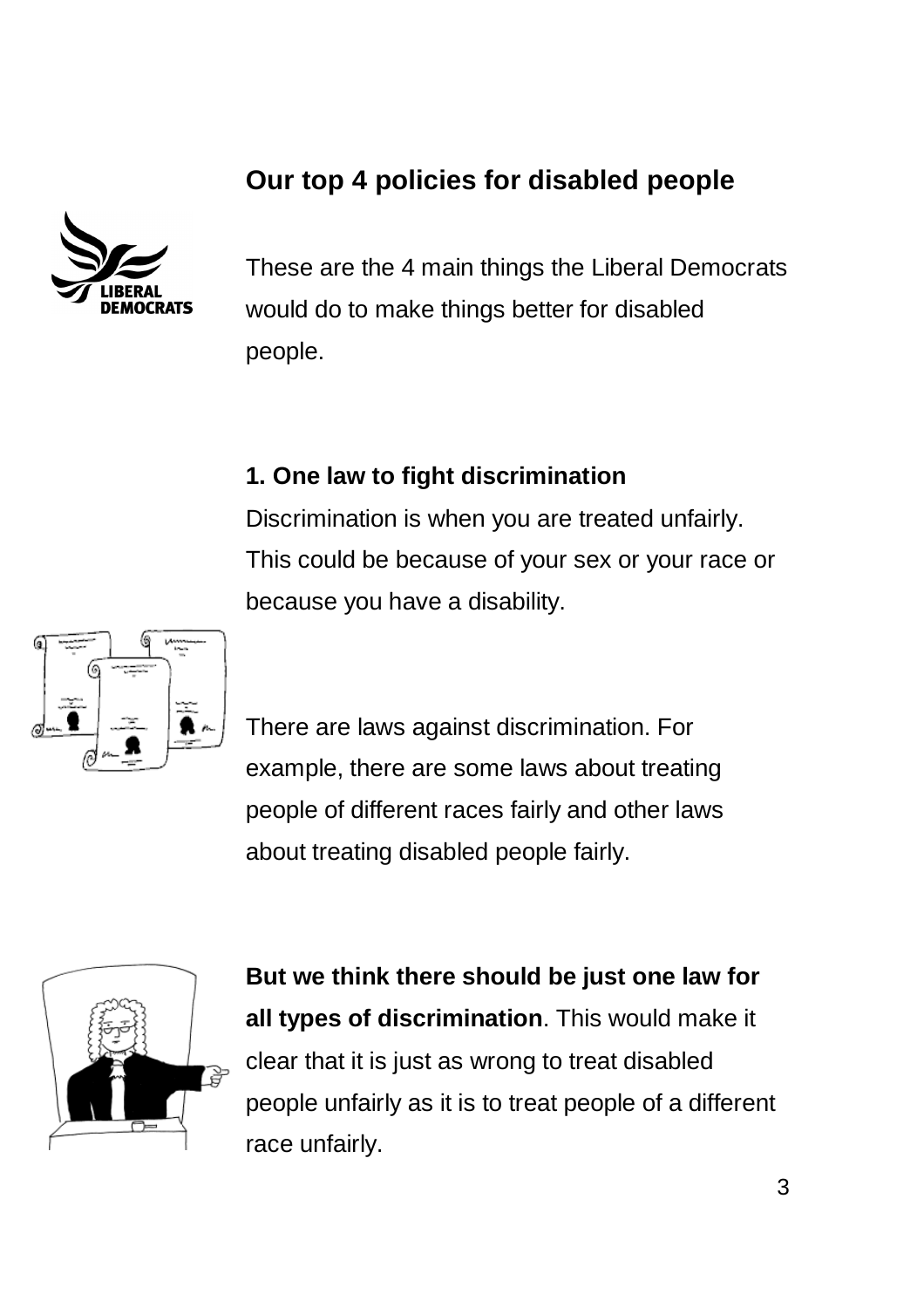

### **2. Helping people to help themselves**

We want to make it easier for people to help themselves. We want people to be able to live the way they want. We want them to be able to go where they want. We want more disabled people to get jobs.

We would help people live the way they want by:



• thinking of ways to change the benefit system so disabled people can take parttime jobs without worrying about losing their benefits and ending up worse off



• giving more support for disabled people who are looking for work



• giving more help with any problems disabled people and their bosses are having at work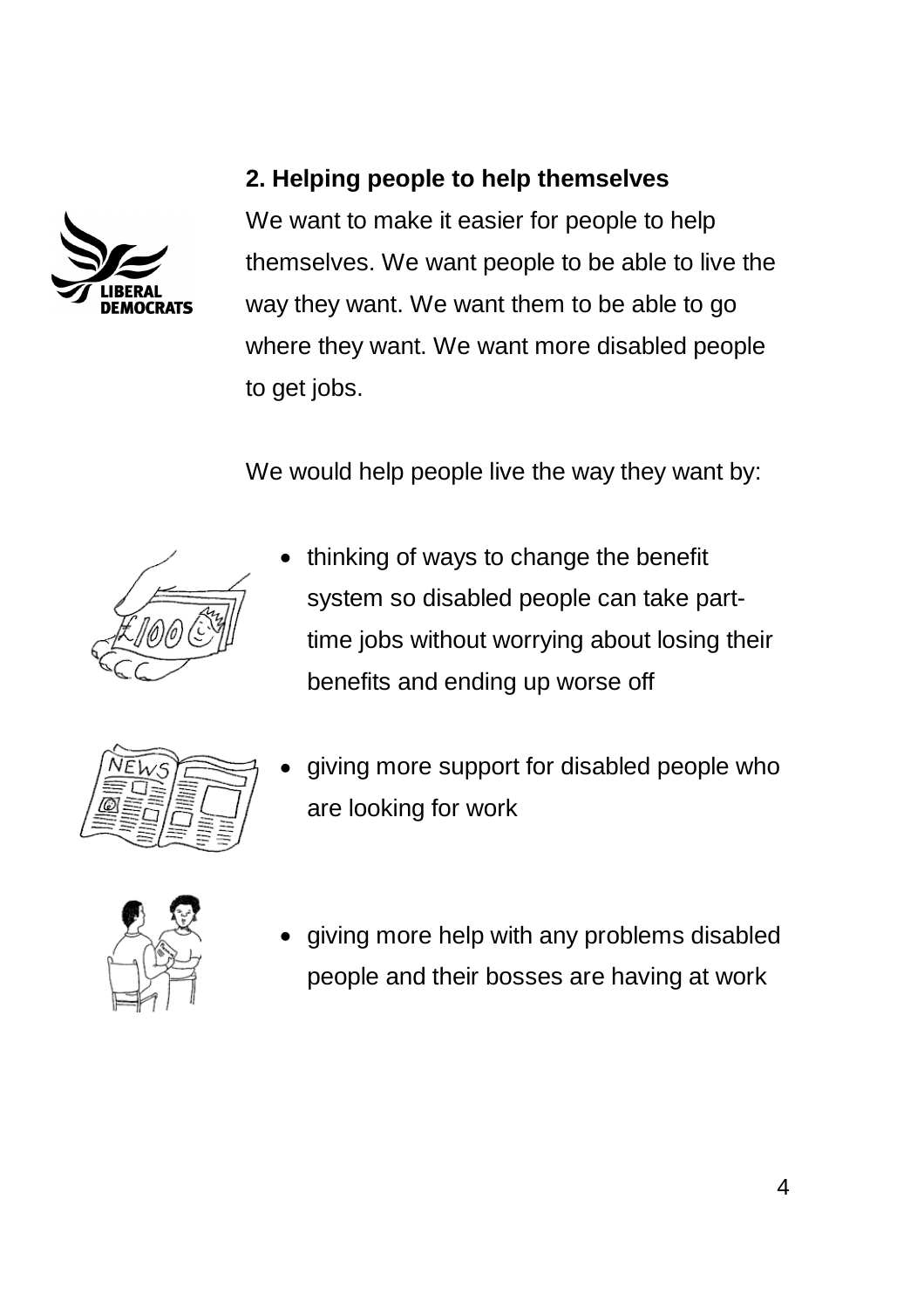







- letting all disabled people travel free on local buses – except during busy times
- making all railways stations and trains better for disabled people
- giving all people with severe disabilities an extra ₤200 a year to pay for heating in the winter
- getting rid of the unfair council tax so that poor people will pay less than people with more money

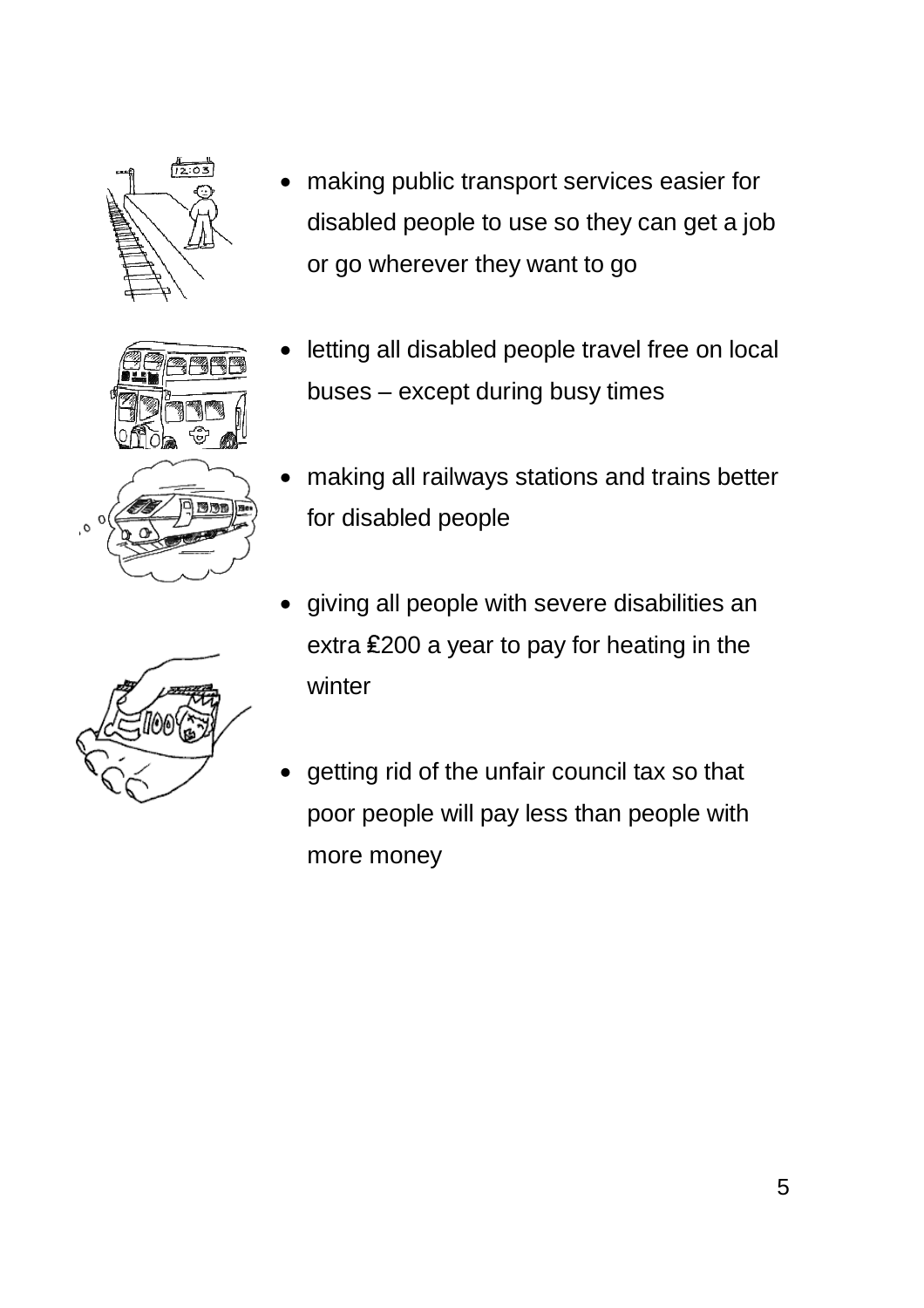

• getting local councils to make lists of any homes that have been changed to meet the needs of disabled people. This will mean people do not have to wait so long to get a home that meets their needs



• making it easier for people to buy a home and building homes that people will be able to afford even if they are disabled and do not have much money.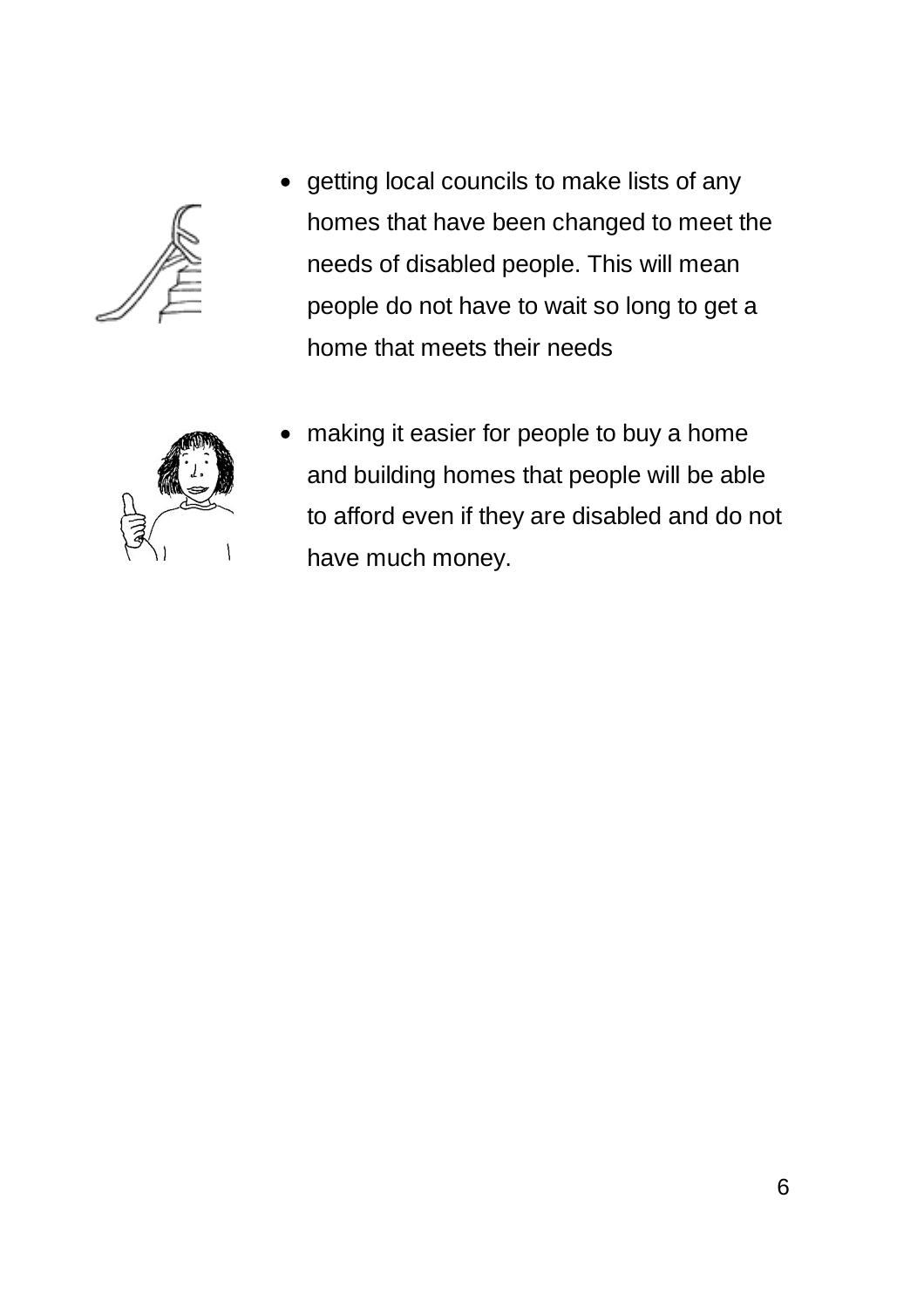

#### **3. Better health and education services**

We want to make sure that everyone with a disability can easily get good services which meet their needs. This includes health services and care services.

ਵਟ

We also want disabled people to get a better education from schools and colleges.

We would:

![](_page_6_Picture_6.jpeg)

make sure that more disabled people have their own health plan saying how they will be cared for and treated

![](_page_6_Picture_8.jpeg)

• make sure everyone - including disabled people - gets regular tests and check ups on their health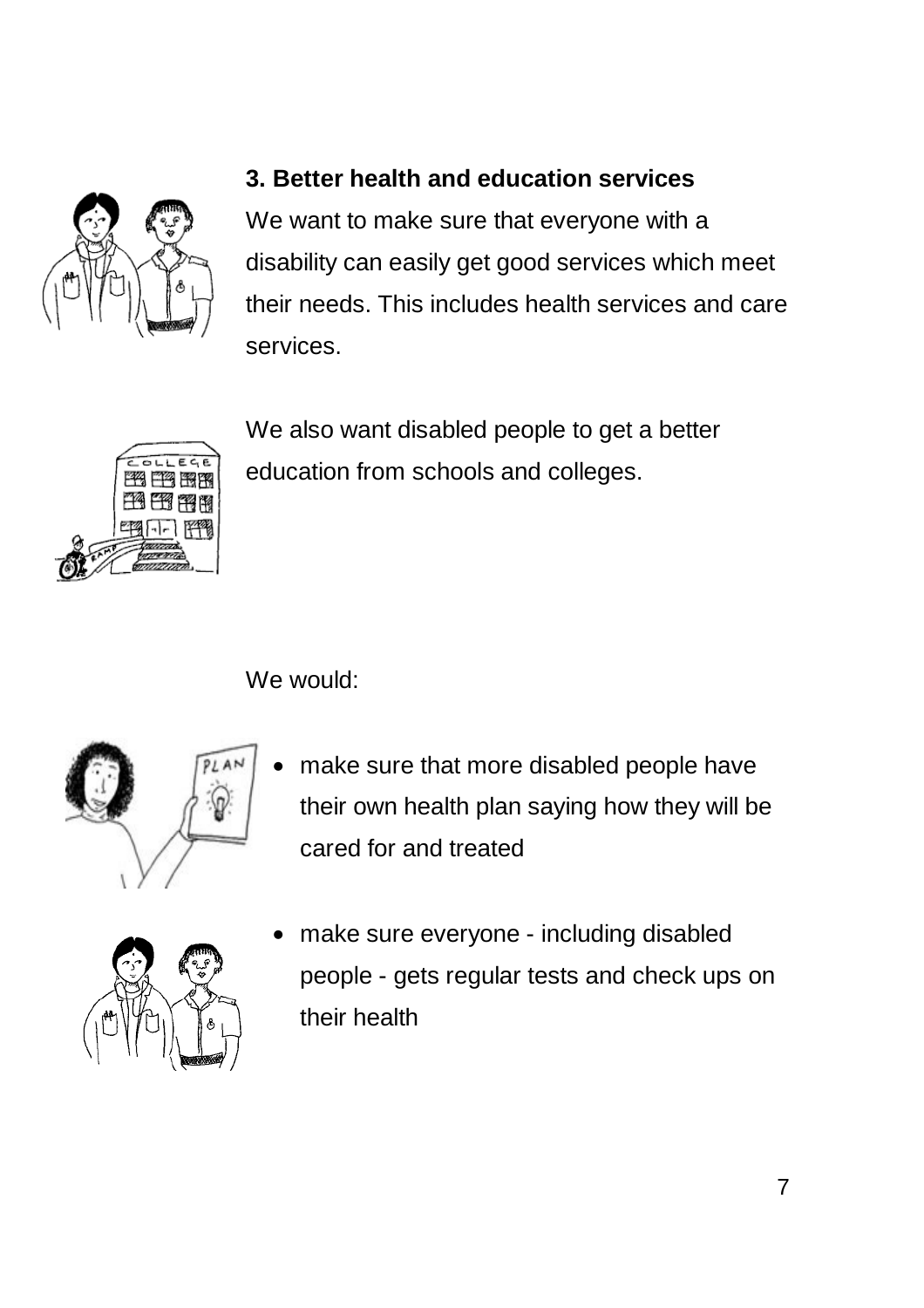![](_page_7_Picture_0.jpeg)

• bring in new laws to protect the rights of people with mental health problems

![](_page_7_Picture_2.jpeg)

• make sure that more people can get their medicines free from the chemist

![](_page_7_Picture_4.jpeg)

test children when they are younger to find out if they have a disability, so they can get extra help as soon as possible

![](_page_7_Picture_6.jpeg)

- give schools more help and support in working with disabled children
- give special schools more support
- have smaller classes for all children so that all children get the teacher's attention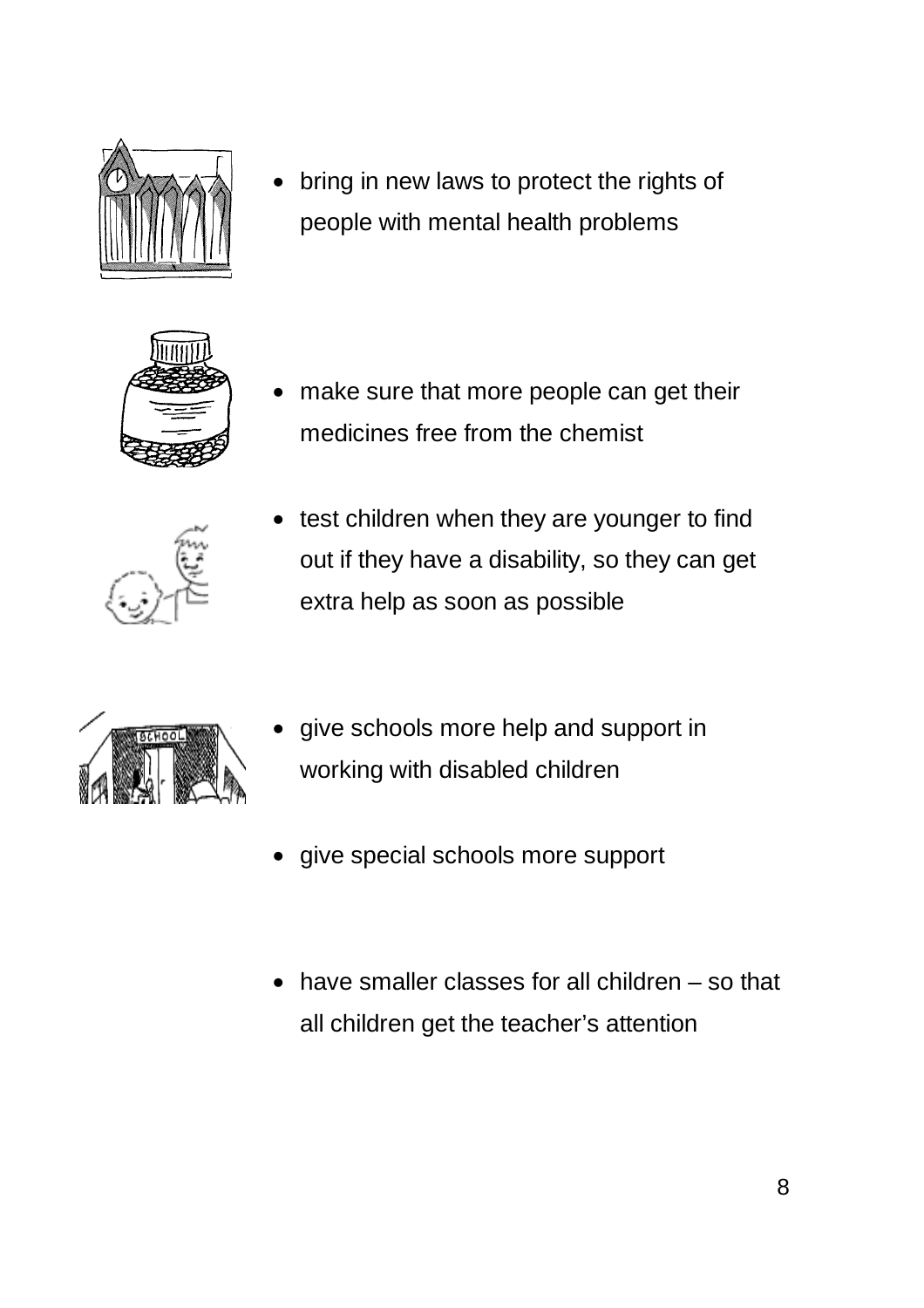![](_page_8_Picture_0.jpeg)

• give all students more choice in what they learn, so students with disabilities can choose to learn the things they really like and need

![](_page_8_Picture_2.jpeg)

spend more money on colleges and have more courses that help people to find jobs.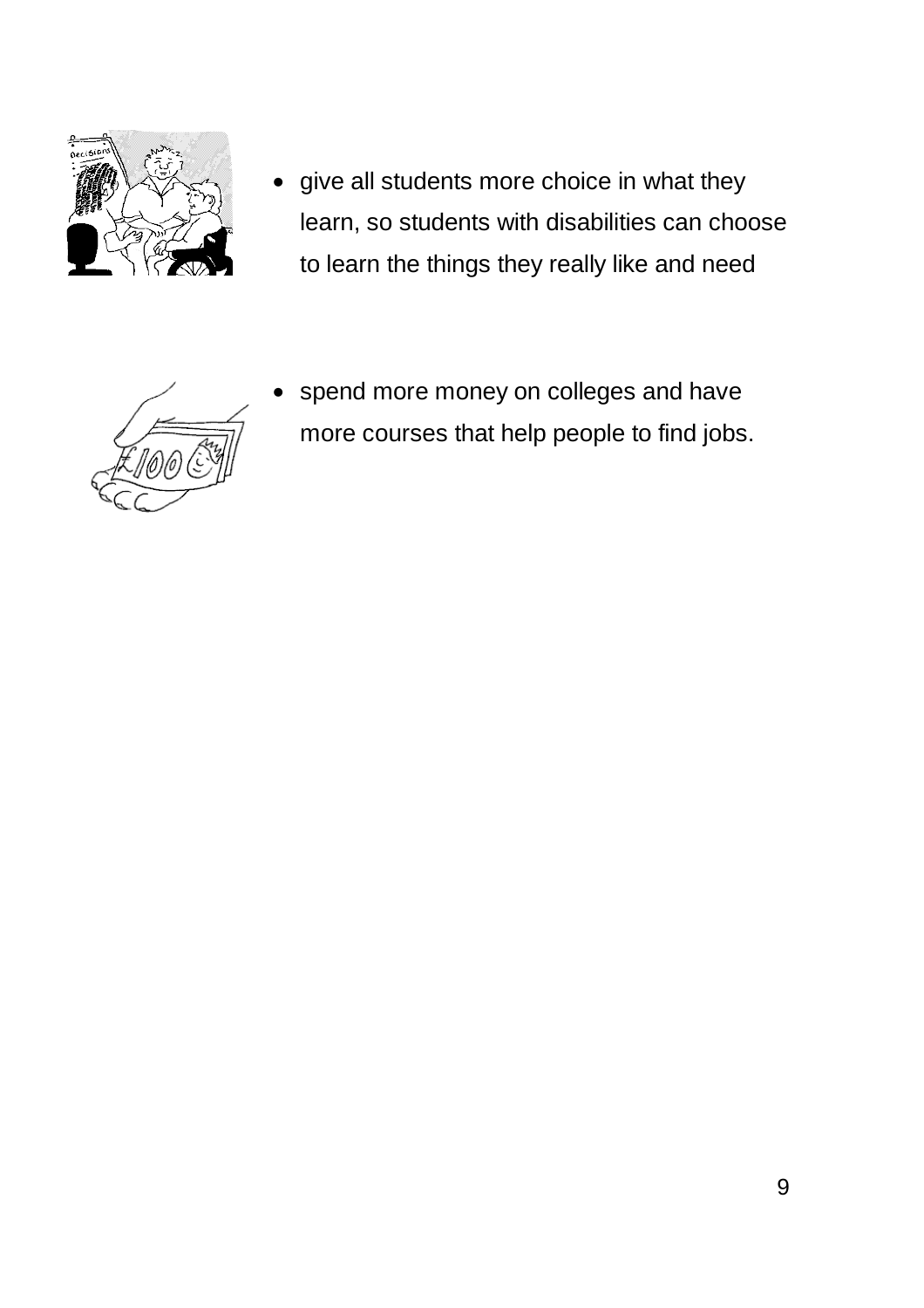![](_page_9_Picture_0.jpeg)

#### **4. Giving disabled people a say**

Disabled people still feel that they are not listened to. This means a lot of disabled people do not bother to vote in elections. We want to give disabled people more of a say.

We would:

![](_page_9_Picture_4.jpeg)

make sure that blind people and other disabled people can get the information they need – this would mean making most government and local government information leaflets and booklets available in Braille, on tape or in easy read

| nternet |  |
|---------|--|
|         |  |
|         |  |
|         |  |
|         |  |
|         |  |
|         |  |
|         |  |

make sure that internet websites are easy to use and understand if you have a disability

![](_page_9_Picture_8.jpeg)

• make sure more disabled people vote - the places where you go to vote need to be easier to get to and people need to know they can post their vote